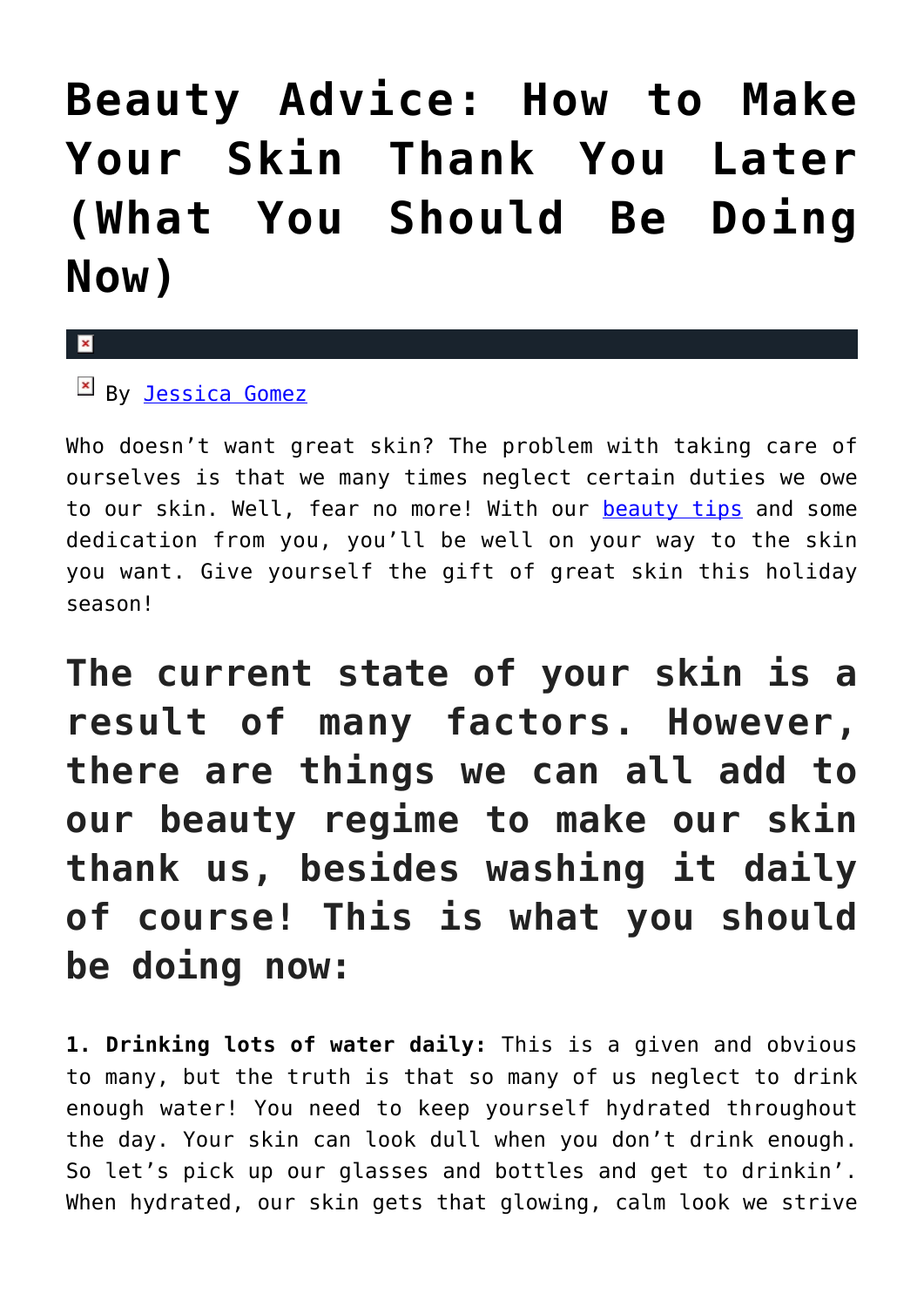for. A healthy goal to aim for, that you've probably heard of before, is drinking 8 glasses of water a day. Do that, and watch the change.

**2. Moisturizing:** It takes a bit of our time and can be easily pushed aside, but it shouldn't be! Like drinking water, applying a good, natural cream to your skin on the daily will keep it looking nice and smelling wonderful. This can also help delay aging, and who doesn't want that? Also, remember to slap on some sunscreen to protect your skin from the almighty sun.

**3. Getting enough sleep:** Unfortunately, sleep is neglected many times, whether it's for work, our social life, or issues. We prioritize many tasks over sleep. We all know that sleeping is important and has many benefits, but because life is active and while we sleep we're "inactive," we don't put it on the top of our list. Sleep helps your mind and body (skin included) repair, so get to sleeping, and nap when needed.

**Related Link:** [Beauty Tip: Different Uses for Coconut Oil](http://cupidspulse.com/126361/beauty-tip-different-uses-coconut-oil/)

**4. Applying masks:** Masks are our friends! Face masks, hand masks, foot masks, etc.; do them all. The good thing about masks is that they can help your skin by targeting your specific needs. Ideally, do a mask once a week. If your skin isn't sensitive or dry, you can do it twice a week if you feel the need. If your skin is dry, make sure to apply a mask that is moisturizing on top of everything else.

**5. Exfoliating:** Your face and your body! You can exfoliate one to three times a week, depending on your skin type and needs. If you have oily skin, two to three times a week can work for you. Now, if you have dry or sensitive skin, once a week should be enough. Exfoliating gets rid of dead skin cells. It'll make your skin look better and will help your makeup settle better as well.

**6. Working out:** Working out is great for many things, skin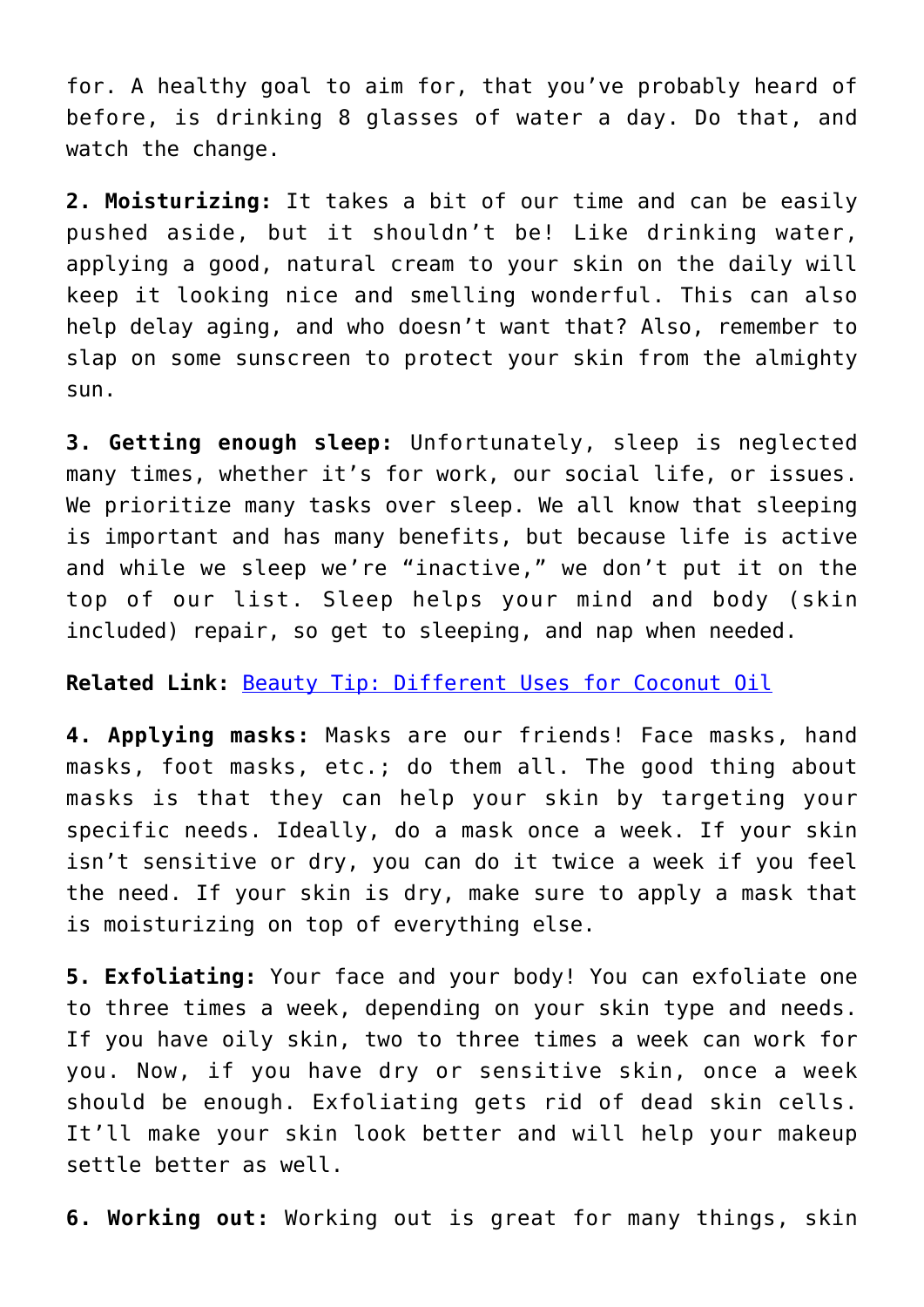included! After working out, you many notice your skin glowing. Also, exercising can help reduce stress, and we all know that stress has a negative impact on our skin. Therefore, exercising alongside the tips above can help avoid breakouts and clogged pores.

**Related Link:** [Beauty Advice: Beauty Tricks That Will Save You](http://cupidspulse.com/126170/beauty-advice-beauty-tricks-save-money/) **[Money](http://cupidspulse.com/126170/beauty-advice-beauty-tricks-save-money/)** 

**7. Cleaning things that touch your face:** Most of us don't do this! Anything that touches our face on the regular should be cleaned often, sometimes even daily. For example, our phones touch our faces all the time – and we touch the phone with our hands all time, on top of plopping it down wherever. Make sure to clean it on the daily! There are so many bacteria on it, and we don't want that all up in our grill. Makeup brushes are on the list of items to clean as well. Aim to clean them once a week at least.

**8. Removing makeup:** Many of us are guilty of going to sleep with makeup on, but this is a big no-no. It can clog your pores and we definitely don't need that kind of buildup in our lives. Make sure to wash your face before heading to bed or at least use makeup wipes to clean your precious skin.

**9. Watching what you eat:** Oh, junk food, how we love thee! Junk food can be so bad for not only our overall healthy, but also our skin. When you notice that breakouts or other flaws arise after eating a certain food, the obvious thing to do is stop eating it. However, we aren't perfect and we crave what we crave. That is where the moderation rule comes in. Just keep in mind what messes with your skin and don't indulge in it. Once in a while is okay.

**Related Link:** [Celebrity Makeup Looks: The Benefits of No-](http://cupidspulse.com/125315/celebrity-makeup-looks-no-makeup-makeup/)[Makeup Makeup](http://cupidspulse.com/125315/celebrity-makeup-looks-no-makeup-makeup/)

**10. Treating your skin with care:** Sometimes, we don't pay attention and can rub our faces aggressively and pick at our